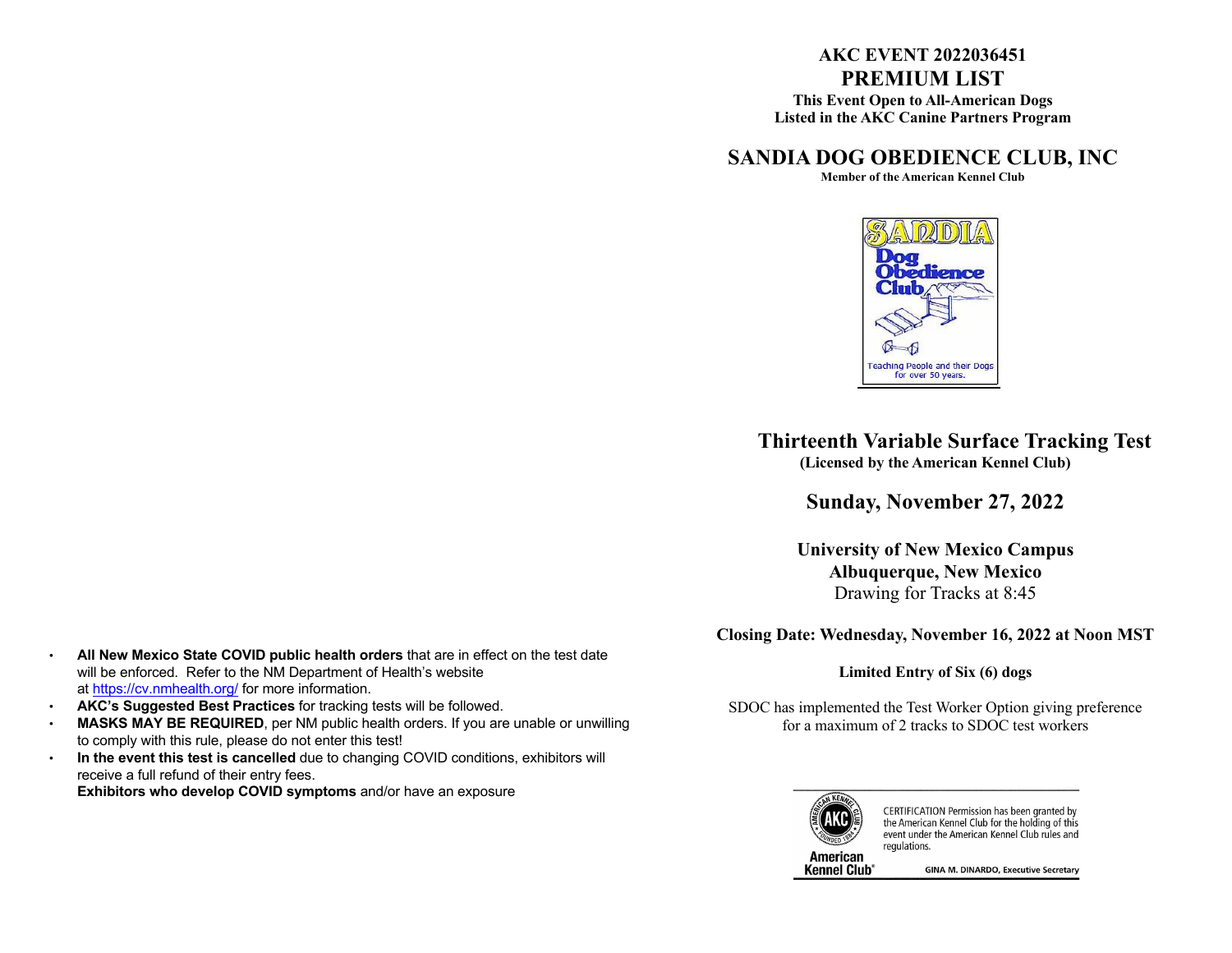### **TRACKING TEST RULES**

# **OFFICERS OF THE CLUB 1. ENTRIES:**

| Recording Secretary  Stephanie Boutz  |  |
|---------------------------------------|--|
|                                       |  |
| 1472 Coronado Rd, Corrales, NM. 87048 |  |

### **BOARD OF DIRECTORS**

Cathy Dunbar, Betty Pearson, Estelle Metz, Donna Faulkner

## **TRACKING TEST CHAIRPERSON**

**Laurel Shelton**

1007 Major Ave NW, Albuquerque, NM 87107  $(505)$  238-7653 simontdx@gmail.com

## **TEST COMMITTEE**

Gloria Napper-Owen, Annie Newsted, Laurel Shelton, Leslie Swisher, Barbara Merickel

## **JUDGES**

**Charlene Dunn Tom Hacholski**

**8425 Whistling Duck Dr 2 Park Central Dr Fort Worth, TX 76118 Rockwall, TX 75087**

# **TRACKING TEST SECRETARY**

Gloria Napper-Owen 6921 Old Orchard Ln NE, Albuquerque, NM 87111 (505) 917-3784  $napperow@$ comcast.net

## **Test-Day Cell Phone Contacts**

Gloria Napper-Owen: (505) 917-3784 Laurel Shelton: (505) 238-7653

# **AWARDS**

Each passing team will receive a DARK GREEN ROSETTE offered by Sandia Dog Obedience Club. Dogs earning their CT will receive a special rosette honoring the occasion.

.

- **A.** Entries for the Variable Surface Tracking Testshall be accepted up until the official closing date, even though the advertised limit has been reached, and a drawing will be held within 48 hours of the closing date to determine which entries will participate in the test. Preference shall be given to those dogs, which have not previously earned the Variable Surface Tracking title. In addition, preference for the first 2 tracks drawn will be given to SDOC test workers who submit an SDOC issued worker certification with their entry form.
- **B.** If a drawing is necessary, it will take place at the Sandia Dog Obedience Club training site, 7050 San Pedro NE, Albuquerque, NM, at **6:30 PM on Wednesday, November 16th. Entrants will be notified by phone or email as soon as possible on that day.**
- **C.** Alternates shall be given the option to accept or decline being placed on the alternates list. Those who accept shall be placed on the list in the order they were drawn. Those who decline shall have their entry fee returned.
- **D.** Entries shall be listed in the catalog according to the drawing, including the list of alternate entries drawn after the limit of Six (6) is reached. In the event an accepted entry is absent on the day of the test, alternates will be allowed to participate in the order listed in the catalog. Entry fees will be refunded within seven days following the test to alternates who do not participate.

### **2. BITCHES IN SEASON MAY PARTICIPATE.**

The test Secretary and judges must be notified that a bitch(es) is in season prior to the drawing for tracks. The last track(s) to be laid shall be reserved for the bitch(es) in season. Bitches in season shall be allowed on the tracking field only immediately prior to their running.

- **3. PARKING:** After 8:00 p.m. on Friday evening, and all day Saturday and Sunday, visitors are welcome to park on campus. Visitors may park free in any meter from 8:00 p.m. Friday through Sunday. UNM DOES enforce pay station spaces (including parking structures), reserved spaces, 'R' lot, and ADA spaces. Please do not park in a reserved or handicap space or next to any colored curb.
- **4. ENTRY FORM:** Use the AKC entry form and write "VST" in the obedience space.
- **5. ENTRY FEE:** The Entry Fee listed (\$125) includes the AKC Recording Fee and the AKC Event Service Fee.

|                                   | <b>MOTELS THAT ACCEPT DOGS &amp; ARE CONVENIENT TO THE TEST SITE</b> |              |
|-----------------------------------|----------------------------------------------------------------------|--------------|
| Motel-6                           | 1701 University Blvd NE, Albuquerque                                 | 505-843-9228 |
| La Quinta Inn Albuquerque Airport | 2116 Yale Blvd Southeast, Albuquerque                                | 505-243-5500 |

### **DIRECTIONS TO THE TRACKING TEST SITE**

From I-25, take the Central Ave. exit approximately 1 mile East. Turn north at the light at Stanford Drive. Immediately turn right and go east on Redondo Drive for about ¼ mile. You will see a large sports field (Johnson Field) on your left. We will meet at the parking lot at the southeast corner of that field. To see a map on the internet use: http://tinyurl.com/9h8njs

### **The drawing for the running order of tracks will be held here at 9:45 AM.**

### **TEST VETERINARIAN – On Call**

Route 66 Veterinary Emergency & Critical Care Center\* 3601 Central NE, Albuquerque, NM (505) 266-7866 www.rt66vet.com Approximately 0.8 mile from the UNM campus. Open 24/7

From the intersection of Stanford Dr. and Central Ave., go east for 0.8 mile. Turn left (north) onto Carlisle Blvd NE. The building is on the northeast side of Central and Carlisle.